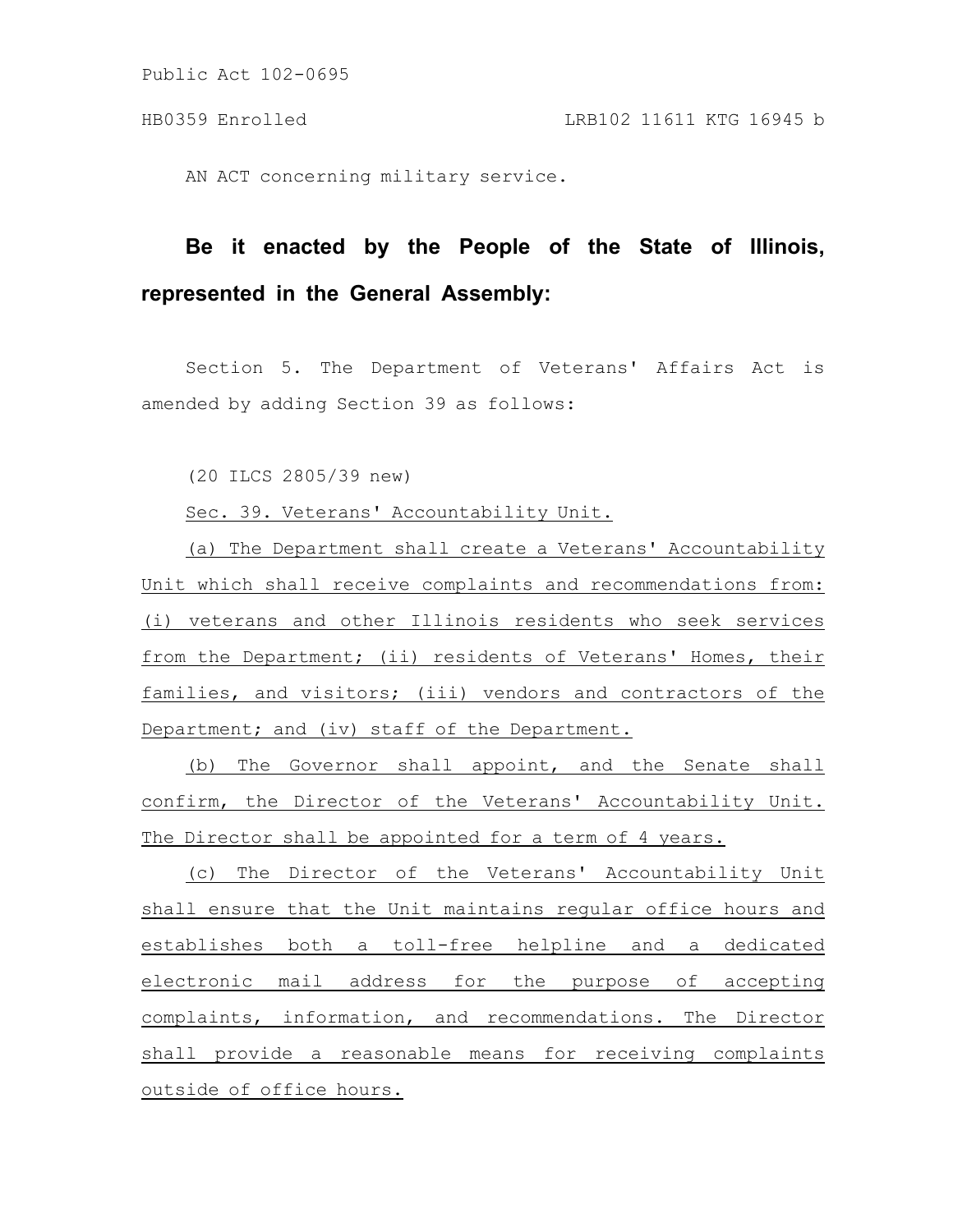Public Act 102-0695

(d) The Veterans' Accountability Unit shall function independently of the Department. The salary and benefits of the Director of the Veterans' Accountability Unit and any other staff of the Unit, as deemed necessary by the Director, along with all other expenses of the Unit shall be paid from appropriations to the Department.

(e) The Director and staff of the Veterans' Accountability Unit shall have the authority to access the offices or facilities of the Department and the Veterans' Homes and shall have access to all information, documents, and personnel of the Department as needed to perform the duties of the Veterans' Accountability Unit. It is the duty of every employee of the Department to cooperate with the Veterans' Accountability Unit. The Department shall provide the staff of the Veterans' Accountability Unit with physical space in each Department office and in each Veterans' Home to conduct confidential business as needed to perform the work of the Veterans' Accountability Unit.

(f) The Veterans' Accountability Unit shall ensure all complaints, allegations, or incidents of possible misconduct, misfeasance, malfeasance, or violations of rules, procedures, or laws by any employee, service provider, or contractor of the Department are reported to the Office of Executive Inspector General for the Agencies of the Illinois Governor.

(g) The Office of Executive Inspector General for the Agencies of the Illinois Governor shall assess the complaints,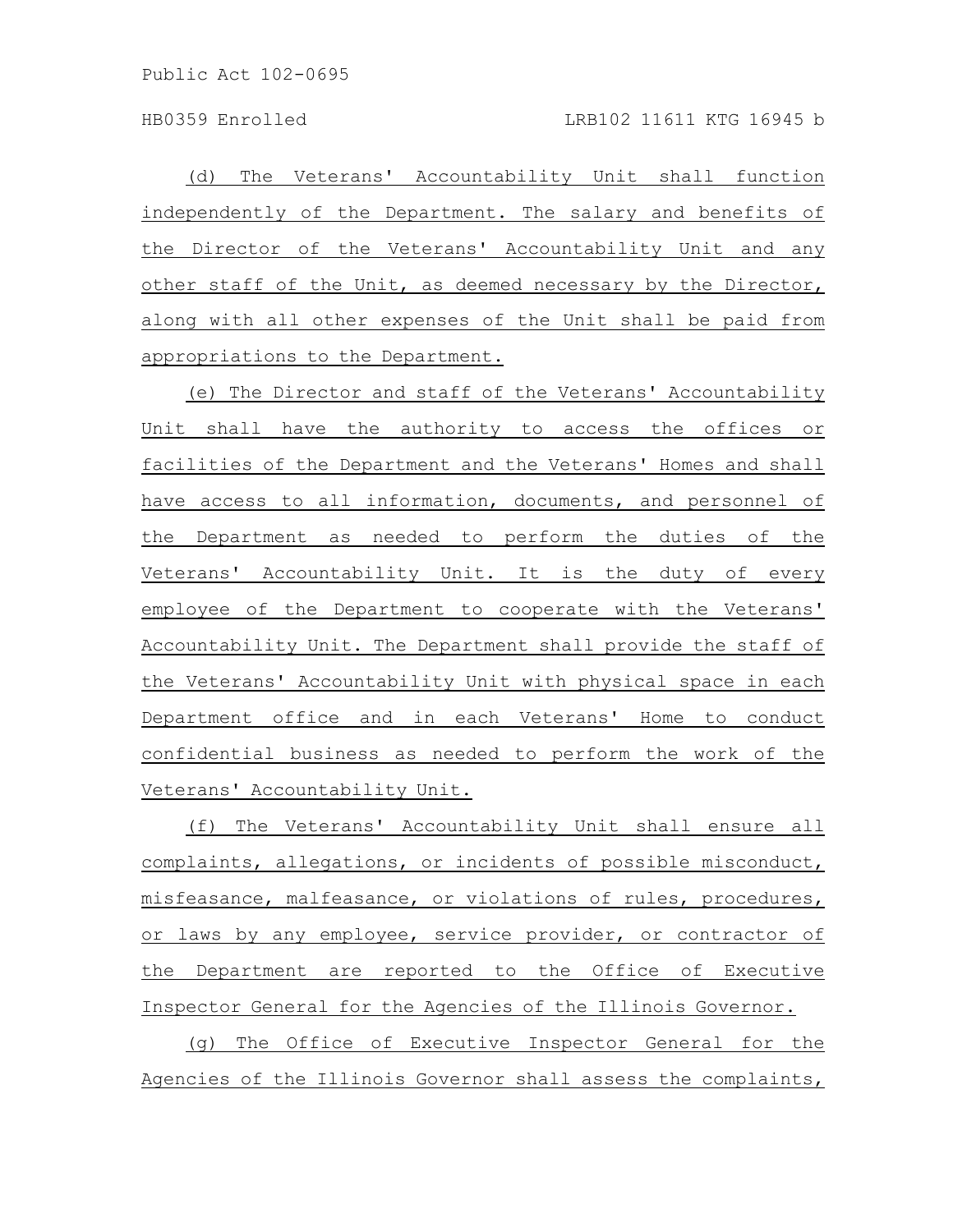allegations, and incidents and shall determine whether to (i) investigate, (ii) refer to the appropriate agency, (iii) refer to any appropriate law enforcement agency, (iv) request a response from the Department to the complaint, allegations, or incident, or (v) refer to the Veterans' Accountability Unit to conduct further inquiry or review if necessary.

(h) The Director of the Veterans' Accountability Unit may recommend changes to the Director of Veterans' Affairs concerning Department policies or practices based upon information learned or observations made by the Veterans' Accountability Unit staff during the course of its duties. The Director of the Veterans' Accountability Unit shall meet regularly with the Office of Executive Inspector General for the Agencies of the Illinois Governor to report this information to allow the Office to determine whether further investigation is necessary.

(i) The Veterans' Accountability Unit shall create an annual report that includes a summary of the complaints received and actions taken in response. This report shall not include any referrals to the Office of Executive Inspector General for the Agencies of the Illinois Governor that result in an investigation. The summaries shall not contain any confidential or identifying information concerning the subjects or complainants of the reports and investigations.

(j) Nothing in this Section shall limit investigations by the Department of Veterans' Affairs that may otherwise be